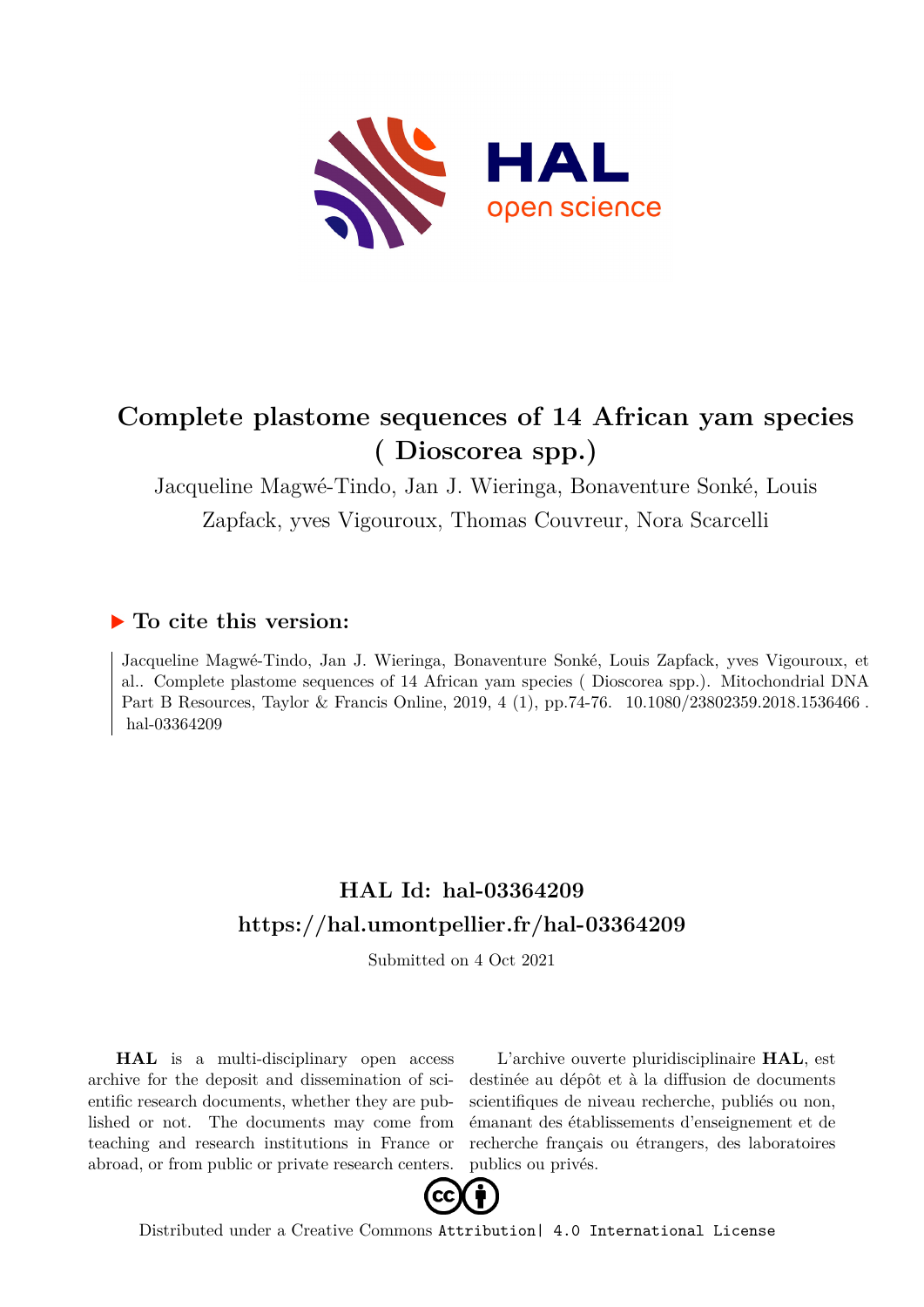



**Mitochondrial DNA Part B**

**Resources**

**ISSN: (Print) 2380-2359 (Online) Journal homepage:<http://www.tandfonline.com/loi/tmdn20>**

# **Complete plastome sequences of 14 African yam species (***Dioscorea* **spp.)**

**Jacqueline Magwé-Tindo, Jan J. Wieringa, Bonaventure Sonké, Louis Zapfack, Yves Vigouroux, Thomas L. P. Couvreur & Nora Scarcelli**

**To cite this article:** Jacqueline Magwé-Tindo, Jan J. Wieringa, Bonaventure Sonké, Louis Zapfack, Yves Vigouroux, Thomas L. P. Couvreur & Nora Scarcelli (2019) Complete plastome sequences of 14 African yam species (*Dioscorea* spp.), Mitochondrial DNA Part B, 4:1, 74-76, DOI: [10.1080/23802359.2018.1536466](http://www.tandfonline.com/action/showCitFormats?doi=10.1080/23802359.2018.1536466)

**To link to this article:** <https://doi.org/10.1080/23802359.2018.1536466>

© 2019 The Author(s). Published by Informa UK Limited, trading as Taylor & Francis Group.



ര

Published online: 04 Jan 2019.



 $\overrightarrow{S}$  [Submit your article to this journal](http://www.tandfonline.com/action/authorSubmission?journalCode=tmdn20&show=instructions)  $\overrightarrow{S}$ 



[View Crossmark data](http://crossmark.crossref.org/dialog/?doi=10.1080/23802359.2018.1536466&domain=pdf&date_stamp=2019-01-04)<sup>C</sup>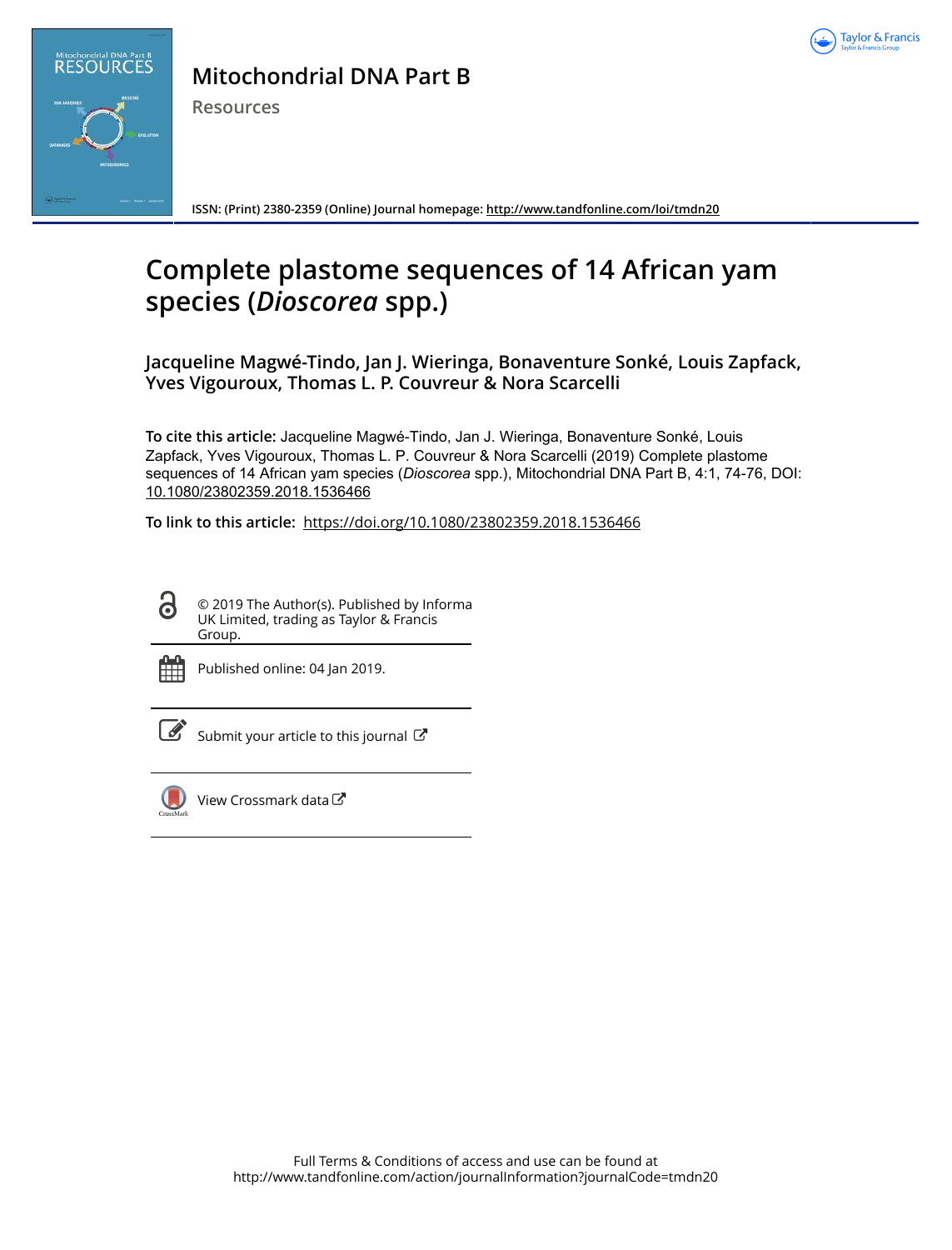### <span id="page-2-0"></span>MITOGENOME ANNOUNCEMENT

Check for updates **a** OPEN ACCESS

Taylor & Francis Taylor & Francis Group

# Complete plastome sequences of 14 African yam species (Dioscorea spp.)

Jacqueline Magwé-Tindo<sup>a</sup>, Jan J. Wieringa<sup>b</sup>, Bonaventure Sonké<sup>c</sup>, Louis Zapfack<sup>a</sup>, Yves Vigouroux<sup>d</sup>, Thomas L. P. Couvreur<sup>b,d</sup> and Nora Scarcelli<sup>d</sup>

<sup>a</sup>Department of Plant Biology, Faculty of Science, The University of Yaoundé I, Yaoundé, Cameroon; <sup>b</sup>National Herbarium of The Netherlands, Naturalis Biodiversity Centre, Leiden, The Netherlands; <sup>c</sup> Department of Biology, Higher Teachers' Training College, The University of Yaoundé I, Yaoundé, Cameroon; <sup>d</sup>IRD, University Montpellier, Montpellier, France

#### ABSTRACT

Complete plastomes of 14 African yam species were reconstructed from whole genome sequencing. These plastomes sizes varied from 151,908 to 155,155 bp. We predicted 130 genes, including 18 duplicated genes located in the two inverted regions. Phylogenetic analysis obtained using the maximum likelihood procedure revealed that each species was distinct with high support. This resource will be useful for phylogenetic and diversity analysis of Dioscorea species.

ARTICLE HISTORY

Received 7 September 2018 Accepted 20 September 2018

**KEYWORDS** Africa; chloroplast; Dioscorea; NGS; yam

The genus Dioscorea L. (Dioscoreaceae) plays a considerable role in tropical Africa because of its important staple crop D. rotundata, a vine cultivated for its starchy tuber. Dioscorea is a very species-rich and morphologically complex genus. Therefore, the taxonomy of this genus is difficult, as proven by the variation in the number of accepted species names (Caddick et al. [2002;](#page-4-0) Wilkin et al. [2005](#page-4-0); Govaerts et al. [2017](#page-4-0)). Molecular phylogenetic analyses focusing on the genus are also poorly resolved (Terauchi et al. [1992;](#page-4-0) Ramser et al. [1997](#page-4-0); Chaïr et al. [2005\)](#page-4-0). Here we reconstructed complete plastomes of 14 West-African species.

Fourteen Dioscorea leaf samples, (D. abyssinica, D. baya, D. bulbifera, D. burkilliana, D. cayenensis, D. dumetorum, D. hirtiflora, D. praehensilis, D. preussii, D. quartiniana, D. sagittifolia, D. sansibarensis, D. schimperiana, and D. togoensis), were collected from WAG and G herbaria [\(Table 1\)](#page-3-0). DNAs were extracted from dried leaves according to Scarcelli et al. ([2006](#page-4-0)) and whole genome sequencing was performed as described in Mariac et al. ([2014](#page-4-0)) on an Illumina MiSeq (Illumina, San Diego, CA). For each sample, the whole plastome was reconstructed using MITObim 1.7 (Hahn et al. [2013](#page-4-0)) as explained in Magwé-Tindo et al. [\(2018\)](#page-4-0) with D. rotundata plastome as a reference (GenBank NC\_024170.1). Annotations were recovered from the alignment of the target plastome to NC\_024170.1 using Geneious Pro 4.8.5 with Mauve 2.2.0 plugin (Darling et al. [2010\)](#page-4-0), then manually checked for start and stop codons (protein-coding genes) and by blasting the tRNA and rRNA sequences to GenBank nucleotide database (nr/nt, Altschul et al. [1990](#page-4-0)). Annotated

plastomes were deposited into the GenBank database ([Table 1](#page-3-0)).

Plastome lengths varied from 151,908 bp (D. burkilliana) to 155,155 bp (D. baya) and exhibited a typical quadripartite structure with a LSC (Large Single Copy) and a SSC (Short Single Copy) separated by two IR (Inverted Region). The mean GC content was 37% and varied from 31% within the SSC to 43% within the IR. The 14 species presented the same genetic structure as the reference (NC\_024170.1): 130 genes corresponding to 84 protein-coding genes, 38 tRNA and 8 rRNA. Among these genes, 18 were duplicated in the IR: 6 protein-coding genes, 8 tRNA and 4 rRNA. The only exception was D. quartiniana which missed the matK gene due to a mutation of the second codon into a stop codon. All species lost the rps16 gene.

A phylogenetic study was conducted using these 14 complete plastomes, with D. rotundata (NC\_024170.1) as reference and D. elephantipes (NC\_009601.1) as outgroup species. The 16 plastomes were aligned using MAFFT 7 (Katoh et al. [2002](#page-4-0)) and the alignment was cleaned using Gblocks 0.91b (Talavera and Castresana [2007\)](#page-4-0). The phylogenetic tree was constructed using RAxML 8.2.9 (Stamatakis [2014\)](#page-4-0) with 500 bootstraps. The phylogenetic tree obtained was well-resolved and revealed that each species was clearly distinct with strong support ([Figure 1\)](#page-3-0), except within the cultivated species complex.

Resources reconstructed here will help to understand the relationships between cultivated yams and their wild relatives and provide useful information for further taxonomic study.

CONTACT Nora Scarcelli anna.scarcelli@ird.fr **IRD, Diade, 911 avenue Agropolis, Montpellier 34394, France** 

2019 The Author(s). Published by Informa UK Limited, trading as Taylor & Francis Group.

This is an Open Access article distributed under the terms of the Creative Commons Attribution License ([http://creativecommons.org/licenses/by/4.0/\)](http://creativecommons.org/licenses/by/4.0/), which permits unrestricted use, distribution, and reproduction in any medium, provided the original work is properly cited.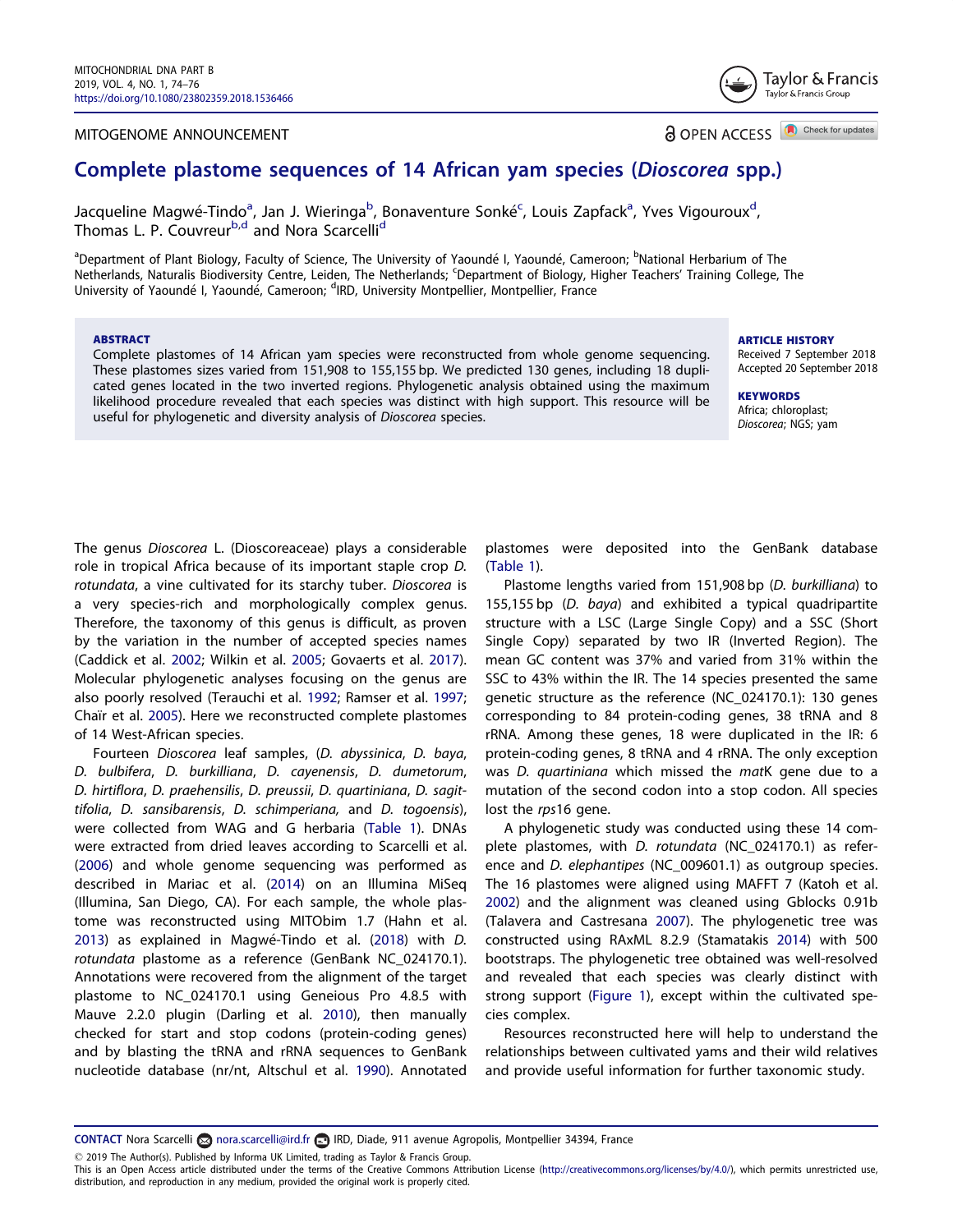<span id="page-3-0"></span>Table 1. Characterization of the samples used for sequencing.

| Species          | Herbarium voucher accession | Collection locality | Longitude | Latitude | Plastome GenBank ID |
|------------------|-----------------------------|---------------------|-----------|----------|---------------------|
| D. abyssinica    | WAG.1781186                 | Cameroon            | 13.9      | 10.9     | MG805602            |
| D. baya          | WAG.1781135                 | Cameroon            | 10.6      | 2.9      | MG805603            |
| D. bulbifera     | WAG.1783436                 | Liberia             | $-8.6$    | 6.3      | MG805604            |
| D. burkilliana   | WAG.1783323                 | Cameroon            | 11.2      | 2.8      | MG805605            |
| D. cayenensis    | WAG.1783287                 | Cameroon            | 11.5      | 3.9      | MG805606            |
| D. dumetorum     | WAG.1943398                 | Gabon               | 10.7      | $-3.5$   | MG805607            |
| D. hirtiflora    | WAG.1783636                 | Senegal             | $-16.7$   | 12.9     | MG805608            |
| D. praehensilis  | G00420196                   | Côte d'Ivoire       | $-5.1$    | 6.3      | MG805609            |
| D. preussii      | WAG.1786123                 | Gabon               | 11.8      | $-0.1$   | MG805610            |
| D. quartiniana   | WAG.1786396                 | Malawi              | 35.5      | $-15.9$  | MG805611            |
| D. sagittifolia  | WAG.1786430                 | Cameroon            | 13.8      |          | MG805612            |
| D. sansibarensis | WAG.1786456                 | Gabon               | 11.6      | $-0.2$   | MG805613            |
| D. schimperiana  | WAG.1786876                 | Cameroon            | 11.5      | 3.9      | MG805614            |
| D. togoensis     | WAG0283548                  | Togo                | 1.6       | 6.7      | MG805615            |



Figure 1. Phylogenetic tree of 16 African Dioscorea species constructed using maximum likelihood procedure and whole plastome sequences. Dioscorea elephantipes was included as outgroup species. Bootstrap values are indicated for each node. Each species is followed by its GenBank accession ID.

## Acknowledgements

The authors thank the Conservatoire et Jardin botaniques de la ville de Genève (G) for the *D. praehensilis* sample.

## Disclosure statement

No potential conflict of interest was reported by the authors.

### Funding

This project is supported by Agropolis Fondation under the reference ID 1502-206 through the « Investissements d'avenir » program (Labex Agro:ANR-10-LABX-0001-01), under the frame of I-SITE MUSE (ANR-16- IDEX-0006); by ARCAD and FEDER; and by Agence Nationale de la Recherche under Grant ANR-13-BSV7-0017. This work was done in collaboration with the GeT core facility, Toulouse, France (ANR-10-INBS-09).